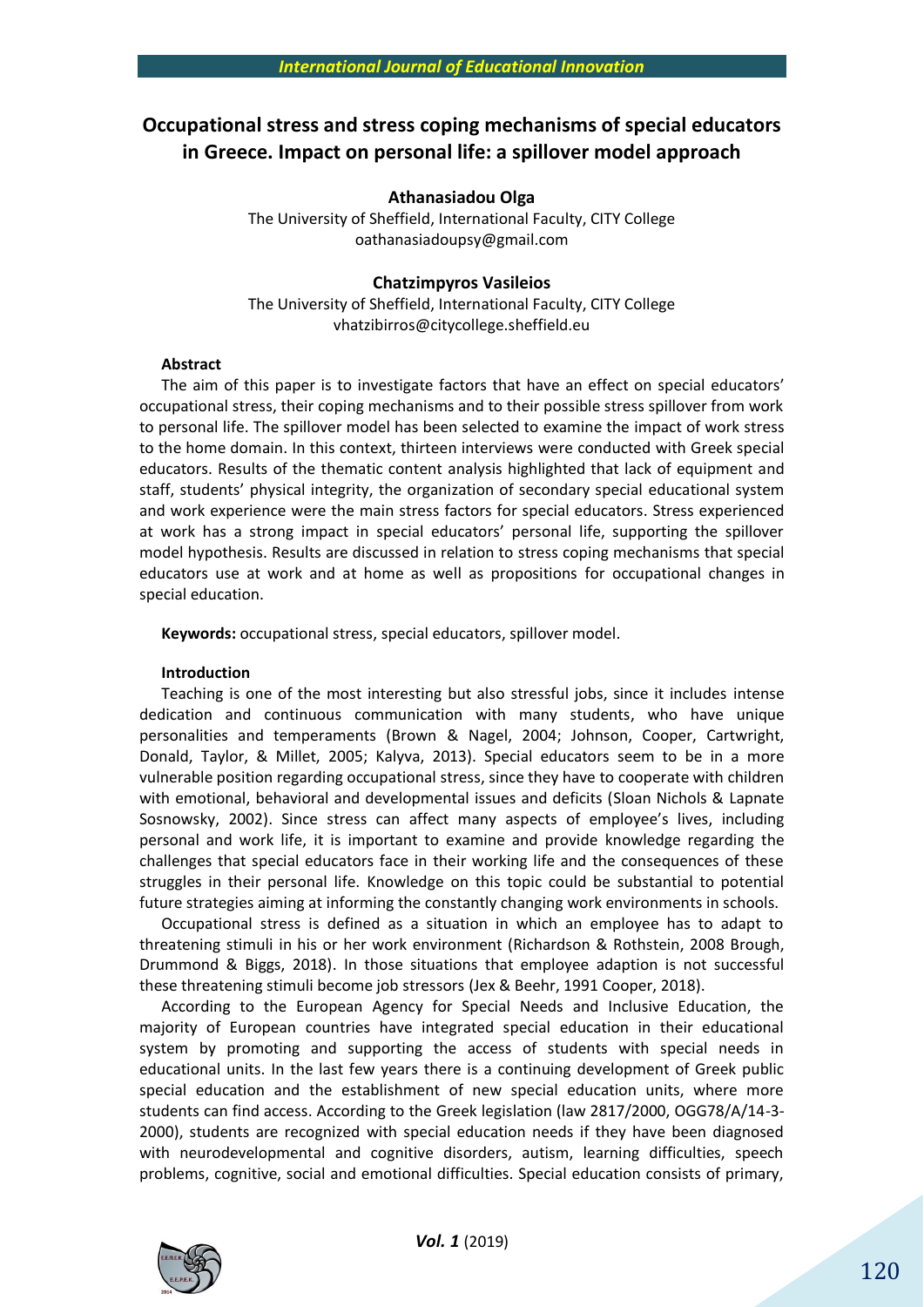secondary and technical – vocational schools. Education is public and free with students allocated to schools based on their diagnosis. Secondary special education is mandatory and consists of 4 years in junior high school and another 4 years in high school.

Special educator's duties and responsibilities according to Greek legislation (OGGB/1340/16-10-2002), are to organize the teaching material of their students, provide advice and guidelines to students' parents regarding educational issues that students may struggle with and propose educational activities that may develop and betterment students' skills. Finally, they have to cooperate with the school's psychologists and social workers regarding students' special needs and issues.

A significant number of international studies have examined the factors that can affect special educators' occupational stress. Trendal (1989) found that special educators with less working experience were more stressed and work experience as a significant factor of work stress was also supported in subsequent research (Nelson, Maculan, Robert and Ohlund, 2001; Kalyva, 2013; Bailey, 2018).

Another important factor of work stress has been found to be lack of teaching equipment (Williams & Gersch, 2004; Adeniyi, Fakalade & Adeyinka, 2010). Lack of support from the administration and lack of educational material and support from the government was reported as an additional stressful factor for special educators (Karr & Londerholm, 1991; Adeniyi, Fakolade & Adeyinka, 2010). Teaching to students with severe and multiple disabilities was experienced as a stressful situation in itself (Adeniyi, Fakolade & Adeyinka, 2010; Romano, 2016) due to student's challenging behaviors (Cooley & Yovanoff, 1996; Male & May, 1997; Galloway,2018) and to the intense communication needs necessary for successful interaction and teaching (Piotrowski & Plash, 2006; Braun-Lewensohn,2016). Bureaucracy and role ambiguity were also reported as significant stressful factors as they were represented by teachers as not related to the nature of their job (Billingsley, 2004; Cooley & Yovanoff, 1996; Karr & Landerholm, 1991; Piotrowski & Plash, 2006; Skaalvik, E. M., & Skaalvik, 2015).

In Greek literature, teaching in heterogeneous classes has been reported as a stressful factor for special educators (Platsidou & Agaliotis, 2008; Basdaris,2017) with students' difficulties that stem from their disabilities affecting teachers' stress the most (Kokkinos & Davazoglou, 2009). Moreover, Greek special educators without further expertise on the field of special education, reported feelings of inadequacy concerning their job skills (Kokkinos & Davazoglou, 2009; Basdaris,2017). In a study by Kokkinos and Davazoglou (2009) it was supported that lack of equipment and resources are quite stressful for these employees, with the study of Antoniou, Polychroni and Kotroni (2009) adding an extra stress factor which was lack of support from the government. Rules and procedures relating to work's organization were identified as stress indicators for special educators, since in a study by Lazuras (2006) was found that teachers were not informed on how to operate their working tasks, and had few guidelines on the accomplishment of the teaching procedure (Lazouras, 2006; Ilia, 2018)

A study conducted by Antoniou, Polychroni and Kotroni (2009) supported that one of the most effective coping mechanisms special educators use to alleviate occupational stress is to try to employ ways to make their job more appealing by building stable interpersonal relationships. Moreover, they stated that they tend to initiate activities and hobbies, as personal life is connected with performance and stress in working life (Antoniou, Polychroni and Kotroni, 2009). This connection can be explained by the spillover model (Bakker & Demerouti, 2012).

The spillover effect tries to explain the impact of work domain towards people's personal life domain (Bakker & Demerouti, 2012). The spillover effect refers to the transference of experiences at work, such as stress, to the personal life of employees. The spillover is an intra-individual process since there is a transference of someone's emotional state (stress,

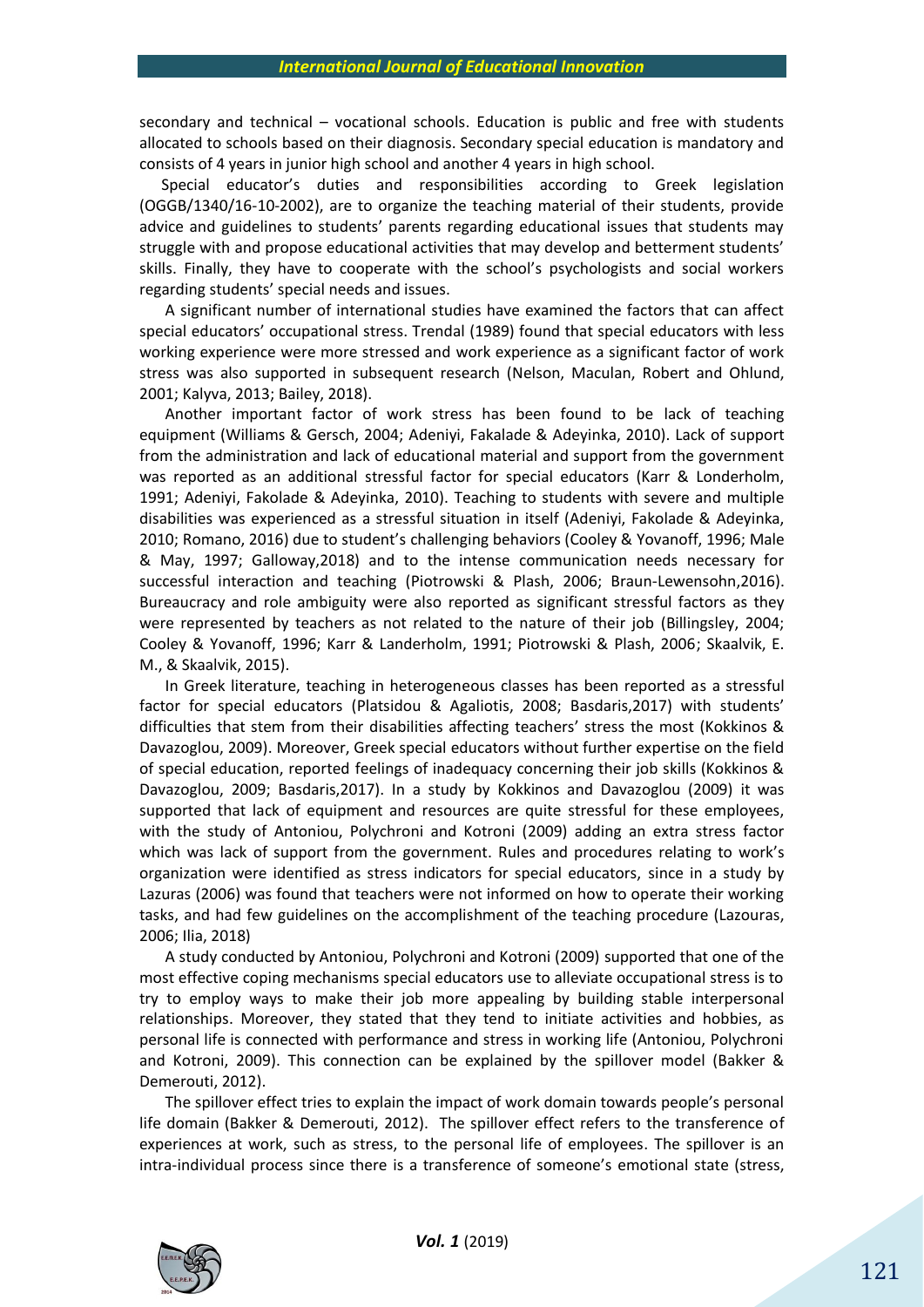joy) towards their personal life and can be either positive or negative (Kinnunen, Feldt, Geurts & Pulkkinen, 2006; Lourel, Ford, Gamassou, Gueguen & Hartmann, 2009). This model was supported in a study that used the spillover model and found that participants, who lost their concern and excitement for teaching, transferred this experience towards their family engaging less in their intimate relationships (Bakker, Petrou & Tsaousis, 2012).

Studies that investigate stress factors in the work of special educators are very limited while the concept of the spillover effect has not been investigated in the context of education. Drawing from this research gap, the present research aimed at identifying the factors that affect stress spillover from the workplace to the personal life of special educators and the effect it has to the quality of their work. Since stress is influenced by complex psychosocial factors, a qualitative approach was chosen to offer an in-depth investigation of the underlying factors that lead to stress spillover and examine how these factors are constructed in the discourse of special educators. Based on the literature gap and the aim of the study three research questions have been generated. The first was "Which are the main factors of occupational stress in special educators?" the second was "Which factors affect occupational stress spillover in special educator's personal life?" and the third was "Which are the stress coping mechanisms that special educators use to alleviate job stress?". The aim of the current research project was to identify the key factors that contribute to occupational stress to special educators and identify the factors that can lead to stress spillover.

## **Body**

#### *Method*

The participants of the study were 13 Greek full time and part time special educators who work in public secondary special need schools in the region of Thessaloniki. The participants were recruited from the researcher's private network. All participants were approached through phone communication and the interviews were arranged with the same way. The participants were female and male employees and their ages ranged from 36 to 55 years old. The gender of the educators did not have an effect on their attitudes regarding occupational stress. Thirteen semi structured interviews were conducted for the collection of the data. The interviews had a duration that ranged from 20 minutes to 1 hour. Interviews were constructed according to 3 thematic axes that corresponded to the research questions of the study. The fist axis focused on questions about participants' job duties and environment, the second involved questions on the underlying factors of occupational stress and how they cope with stress. The third axis focused on the factors that can affect stress spillover to their personal life and the copying strategies of the participants regarding stress. A pilot study was initially conducted in order for the researchers to test the questions and receive feedback from participants about the clarity of the questions and the procedure of the interview. Interviews were voice recorded and then transcribed by the researchers. A qualitative approach was employed to allow for an in depth examination of the main causes of job stress of special educators, the factors resulting in spillover in their personal life and to further investigate copying mechanisms. Thematic analysis was selected for the analysis of the transcribed interviews. Thematic analysis has been selected because the aim of the study was to explore the topic in depth and find the underlying causes of stress rather than quantify them. Also, stress within the special needs education is a complex psychosocial issue that would benefit from an in depth approach in order to better understand the underlying causes of the factors affecting occupational stress, the factors that affect stress spillover to special educators' personal life and the stress coping mechanisms that they apply. Data were analyzed using the 6 steps approach by Braun and Clarke, (2006). The steps that were followed for the interviews' analysis were, familiarization with the data, generation of initial codes based on the participants' repeated patterns of answers, search

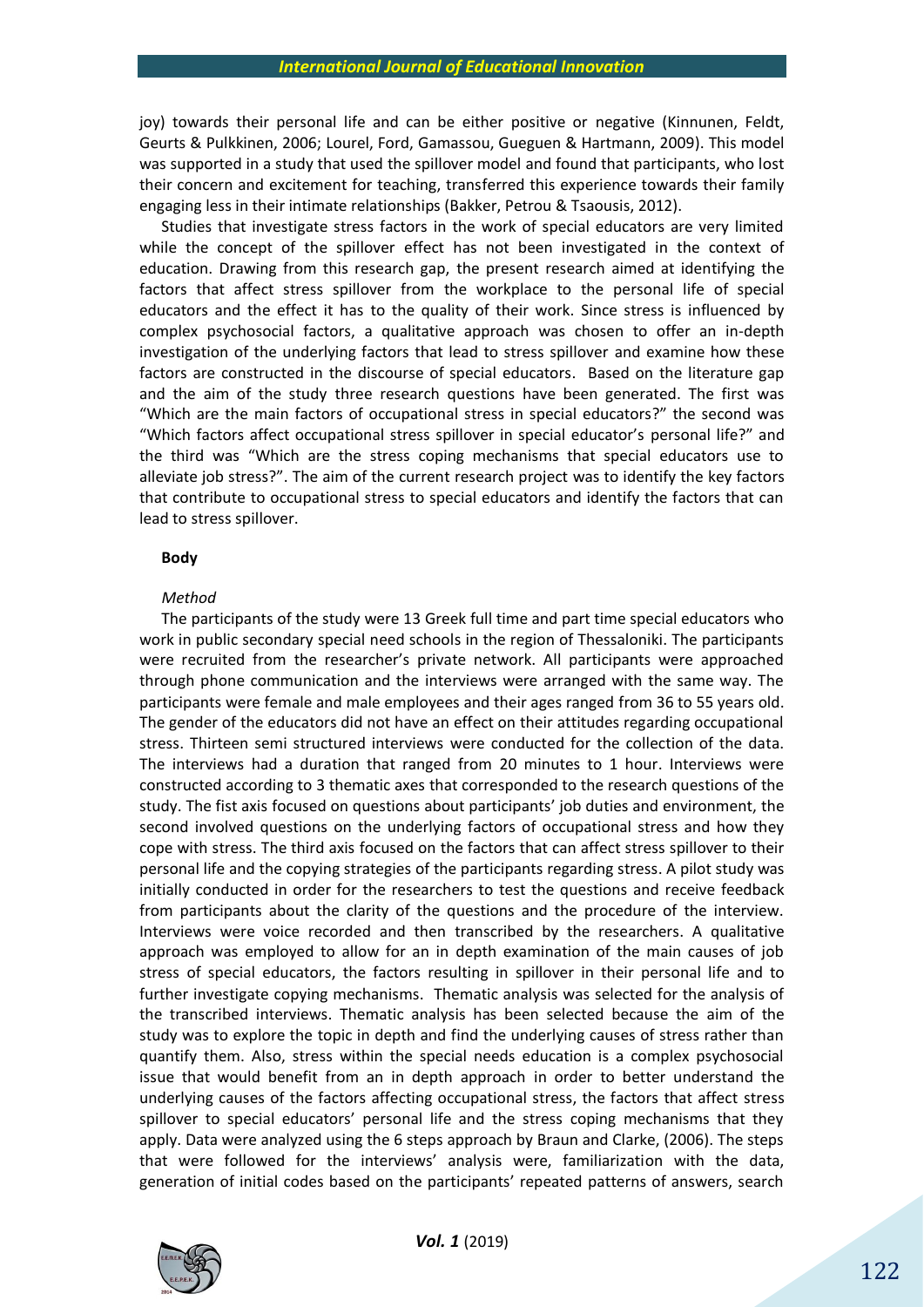for themes, review of these themes and definition and naming of the selected themes and subthemes (Braun and Clarke, 2006). The inclusion criterion for the participation in the current study was potential participants to be special educators who work in Greek special need schools. After ethics approval has been granted, an information sheet and consent from was first provided to the participants. To make participants feel more comfortable, the interview started with more general questions and progressed into more specific ones.

The topic of the interview included questions that could be quite sensitive for some participants, because they refer to job stress and how personal life can be affected by stress spillover. As a result, a pilot study was decided to be conducted initially, so as to make sure that the interview's questions could capture the research purpose and that the participants would not feel uncomfortable or distressed with the topic of questions.

### *Results*

Participants' answers on the interview questions were transcribed and thematically analyzed so as to create themes based on the collected codes derived from participants' common answers. Two main themes have been generated and eight subthemes in total. Four subthemes created the first theme and three subthemes for the second. Results are presented with each theme followed by participants' excerpts on each specific subtheme to provide support for the subthemes. The two main themes that have been generated were 1) The factors of Occupational Stress in Special educators, 2) The factors of Stress Spillover in personal life.

## **1 st Main Theme: The factors of Occupational Stress in Special educators**.

The first main theme included the main stress factors in the work of special educators. Participants supported that the main stress factors were 1) "lack of logistics infrastructure and workforce", 2) "students' physical integrity", 3) "decisions regarding the educational system in Greece" and 4) "work experience".

The first factor "lack of logistics infrastructure and workforce" refereed to the participants' discourse about lack of material, school buildings and personnel.

### *Excerpt 1*

"the school building does not give us the ability to perform our educational and work duties" (female, 40), "it is an old school…. this year we had no heat at all. Also there are few classes, both the students and we are stacked and being stacked is not good neither for these children nor for us" (female, 49).

Participants also reported that lack of workforce is another factor that can stress them a lot with some stating that:

#### *Excerpt 2*

"There is lack of staff. In special education we cannot have free hours when staff is absent. You cannot leave students in special education alone during free hours without staff being present. In special education there are no free hours, we all have to "run" these times and this continuous ''running'' stresses you a lot" (female, 49).

#### *Excerpt 3*

«The severe lack of material and technical infrastructure, accompanied with lack of staff, this fact stresses me in daily basis because it decreases my efficiency at work and it also reduces students' learning motivation» (female, 40).

Lack of educational material (i.e textbooks) has been reported as another stress factor, from the majority of participants by stating that:

#### *Excerpt 4*

"There is no provided educational material (i.e textbook, exercises). I have to prepare and develop my teaching curriculum" (female, 39). Another special educator reported that

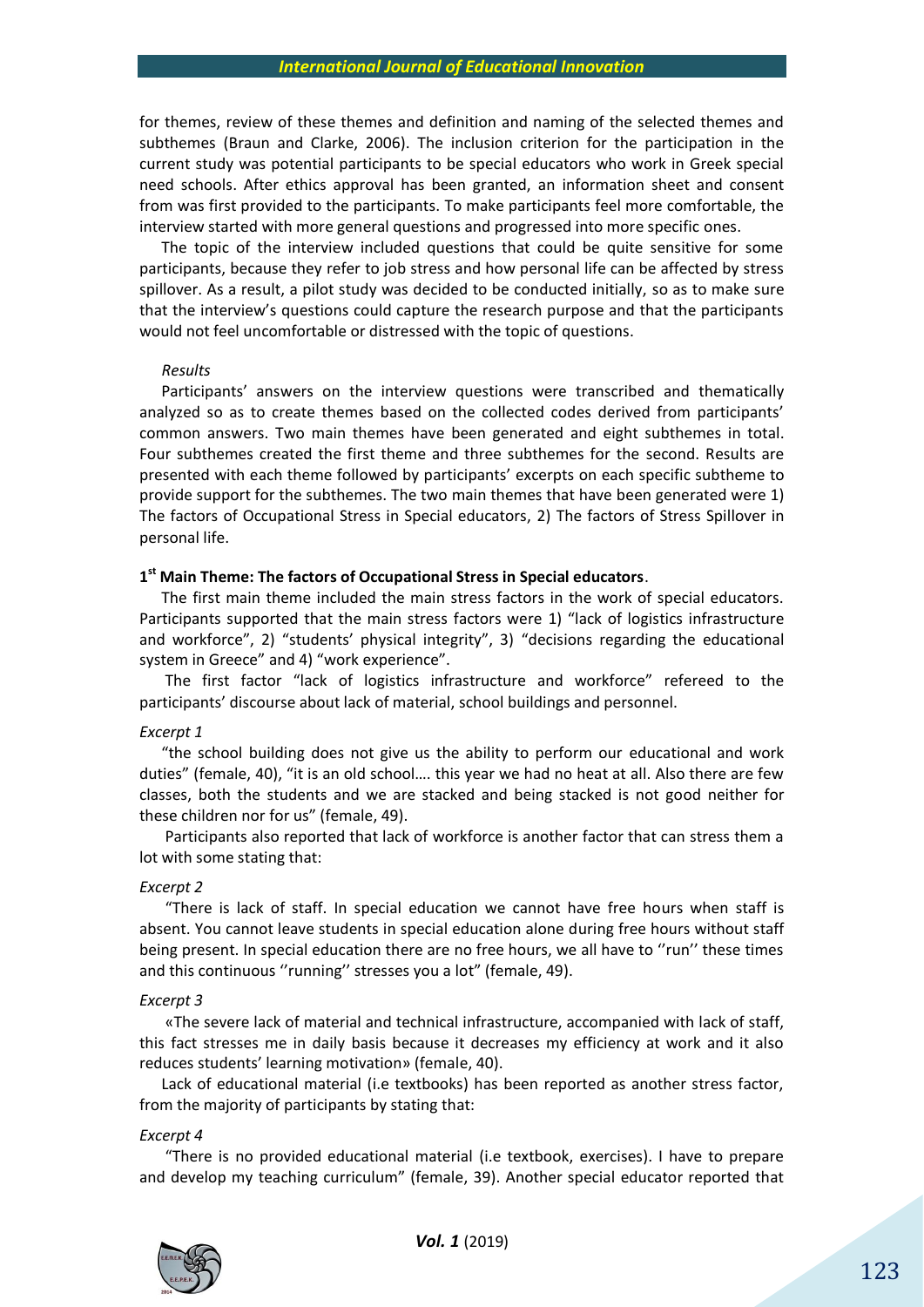"There is no educational material in special education. We take and use teaching material from the typical education (female, 49).

The second subtheme focused on factors that can cause occupational stress to special educators is the constant concern for the students' physical integrity with most of the participants stating that they are constantly worrying about the physical safety of the students.

#### *Excerpt 1*

"First of all, what stresses me more is students' protection... not get injured or to hurt other students" (female, 54).

Furthermore, the majority of special educators stated that in the school there are many students with epilepsy. As a result, these children can easily hurt themselves during epileptic seizures, a fact that can stress teachers significantly:

#### *Excerpt 2*

«There is a girl that all of a sudden can display epileptic seizures and as a result can fall from her chair and hit herself» (female, 39).

In addition, a significant number of participants reported that students' aggressive behaviors are another issue that stresses them, since this fact can affect students' physical integrity:

#### *Excerpt 3*

"Students' physical integrity stresses me a lot, because there are many students with violent behaviors in the school" (female, 54).

#### *Excerpt 4*

"when a student starts hitting other students, this is definitely a stressful incident for me, because during this time, I have to manage the child so as to protect it from hurting themselves but also from hitting other students too. I believe that this is one of the most stressful situations at school" (male, 37).

A last issue that is significantly related with students' physical integrity is the emotional outbursts occurring form students with autism, an issue that is also reported form special educators as stressful:

### *Excerpt 5*

"I feel stress concerning children with autism, because they become aggressive when they have emotional outbursts" (female, 36).

The Ministry's of Education decisions have created the third subtheme, drawing from participants' topic of patterned responses. One major issue that is a major stressor for special educators is the unrealistic educational goals that the ministry sets for special education students:

#### *Excerpt 1*

"The educational goals that the ministry sets are not realistic and they are not feasible in practice. The ministry sets educational goals and for many students it will take months to achieve them" (female, 39).

Another issue coming from the Ministry of Education relating to special education is that it does not provide sufficient and proper training educational programs for teachers and it lacks in providing continuous learning programs that could expertise teachers further:

#### *Excerpt 2*

"I would like to state that (my) lack of working expertise is something that stresses me generally and the ministry does not provide educational programs and trainings" (female, 50).

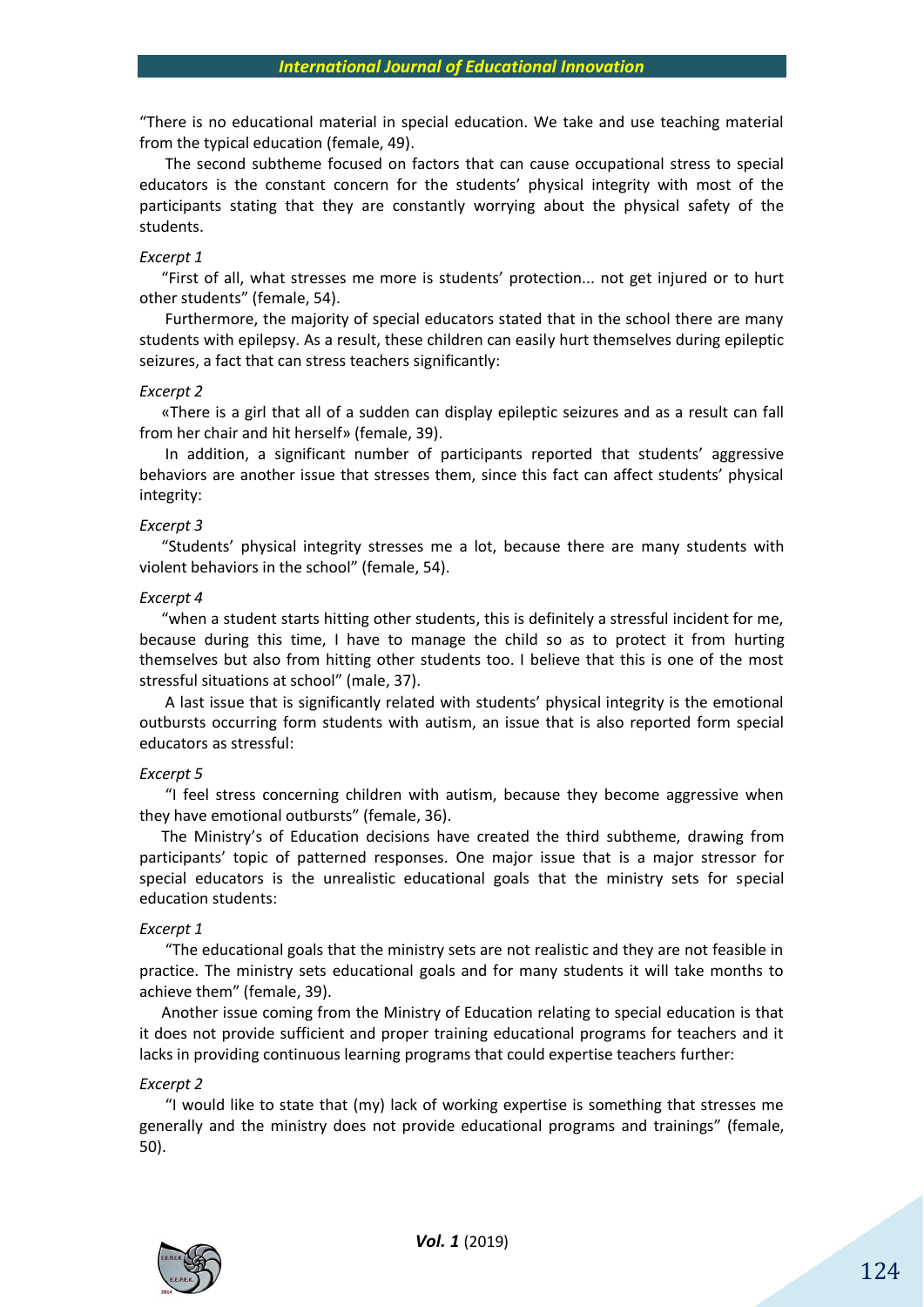In addition, according to participants' responses, the ministry of education does not provide clear directions on teachers' duties, a fact that can cause occupational stress to educators:

#### *Excerpt 3*

"The Ministry does not provide a clear direction concerning our working duties. This fact stresses me up to a point, because one year we have some specific guidelines and the other year we have different guidelines. Since there are no clear working duties, many of the responsibilities are based on teachers' decisions" (female, 50).

Another interesting fact that participants stated as something stressful is the frequent changes in the legislation regarding special education:

#### *Excerpt 4*

"There is no clear information and clarification about the context of special education (in Greece). It was stated by the Ministry stating that special education schools would be abolished. Now they state special schools that will be integrated into the Ministry of health. Τhis fact stresses you, because you do not know where you belong in the occupational field" ( male, 51).

The fourth and final subtheme that has been created is work experience, a factor that seemed to affect special educators' occupational stress according to their discourse. Many participants mentioned that in the first years of their working experience in special education schools, they tended to experience more stress comparing to now, due to lack of occupational experience:

## *Excerpt 1*

"In the first years of my working career I used to experience more stress because I had less experience on teaching" (male, 37),

#### *Excerpt 2*

"During the first years of my work in special education I was more stressed. I wanted to change job. Now I am not that stressed because I am in a school setting with more functional students and I am more experienced" (female, 40),

#### *Excerpt 3*

"Formerly I was more stressed because I was inexperienced. Now, I am more experienced and I do not experience stress with the same way as in the past" (female, 49).

## **2 nd Main Theme: factors of stress spillover to personal life.**

The second major theme that has been generated refers to the factors that can affect the transference of stress from work to the personal life of the educators. The second theme is created by three subthemes: 1) working experience as a factor of stress spillover 2) working environment as a factor of stress spillover, 3) stress management as a copying mechanism of stress spillover.

The first subtheme has been created based on participants' discourse supporting that during the first years of their working experience, they tended to transfer their working stress more often comparing to nowadays, since they are now more experienced.

#### *Excerpt 1*

"In the first years of my career that I did not know the job very well, I used to spillover my stress (to my personal life). I was more vulnerable and tended to get mad more easily" (female, 49),

*Excerpt 2*

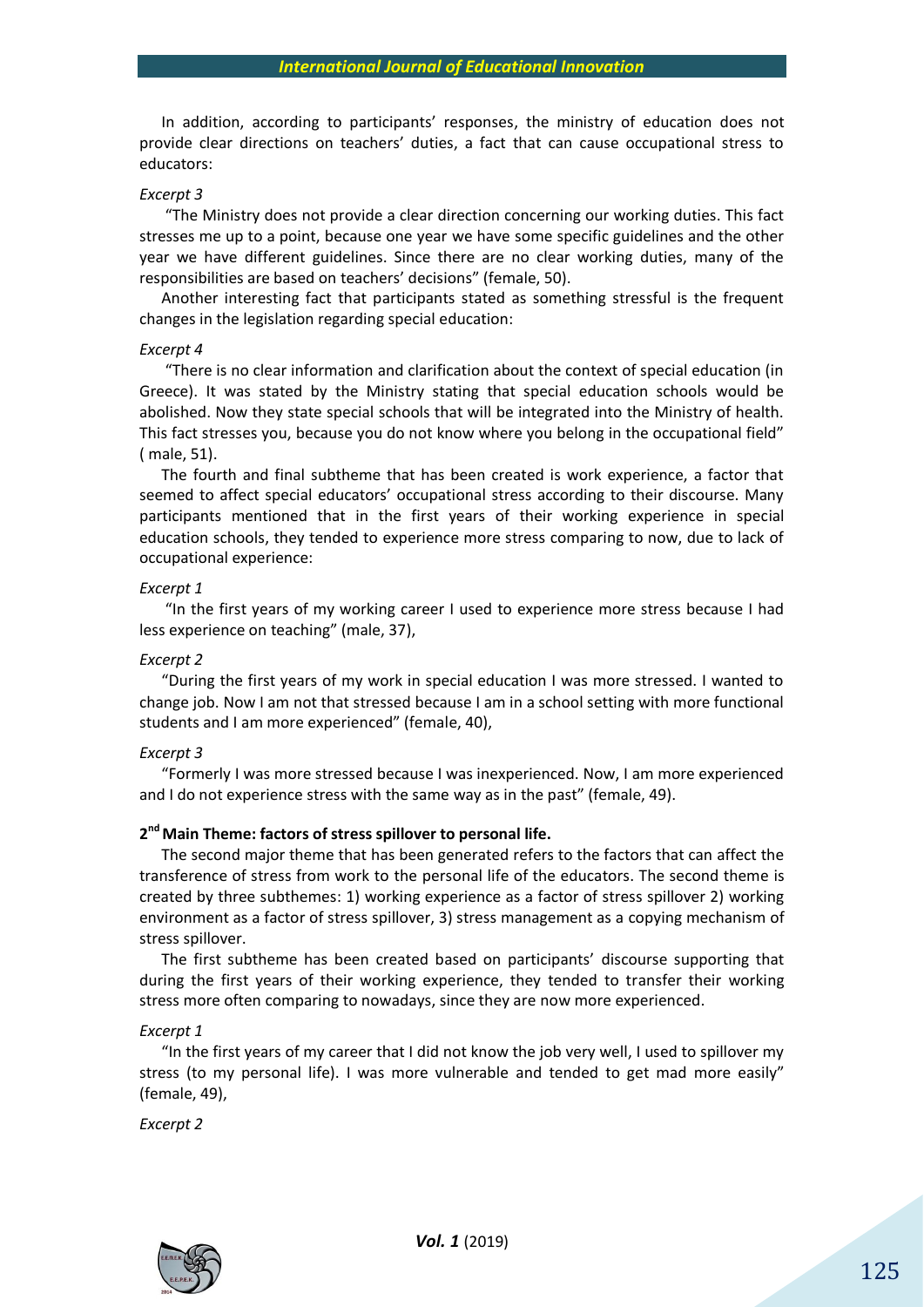«I used to do this (transfer my stress) the early years of my working life. I used to pay more attention (on stressful incidents) and I tended to spillover them to my personal life. Later on (with the pass of the years) I understood that there is a cut-off point» (male, 37).

Other participants concerning this working experience as a factor which can affect working stress spillover reported that:

#### *Excerpt 3*

"In the beginning (first years of my working experience in special schools) I was not able to control my occupational stress. I was transferring my stress to my personal life with a lot of irritation to the rest of the family, I had sleep disturbance, I was less tolerant towards my children and impatient" (female, 39).

Working environment was the second subtheme. Many participants mentioned that school environment can function as factor that can reflect stress from spilling over to the personal life of the educators. An effective cooperation with the colleagues can be a limiting factor for job stress transference:

## *Excerpt 4*

«I try to keep the balance between my personal and working life. The good relationships with my colleagues help me a lot (to keep that balance). There is altruism» (female, 36).

Furthermore, for some participants the fact that they do not teach at the current time students with severe disabilities, is another factor that can prevent stress spillover to the home environment:

## *Excerpt 5*

"At the current time, stress does not affect my personal life because I am in a school environment with more functioning students" (female, 40).

The third and final subtheme that has been created is the job stress management that special educators apply during both working and personal life, as another factor that can affect employees' stress spillover. At this point during the interview, participants were asked to express the strategies that they follow so as to deal with vocational stress during the working time and at their personal life. The responses showed that special educators discuss with other colleagues about stressful incidents that may have occurred during work time, so as to calm themselves and deal effectively with their stress:

#### *Excerpt 1*

"I like (to discuss) and I believe that the conversations that we conduct are very beneficial. Positive results always or almost always come up with our conversations" (female, 40),

#### *Excerpt 2*

"I always discuss (any stressful issues) with the colleagues. The fact that I discuss the issue and I can ask for advice from the schools' psychologist or the social worker it is very helpful to me" (male, 37).

Furthermore, some of the participants reported that a factor that help them eliminate their working stress and as a result not to transfer it to the home domain, is the use of their working experience during stressful events at school:

#### *Excerpt 3*

"I will check if the student has been hit himself / herself and to what extent he/she has been injured and I will perform first aids. Nowadays, I behave more calmly because of my greater working experience" (female, 50).

Participants also referred to the coping strategies that they apply in their personal life, so as to deal with their working stress and protect their personal life from any potential negative stress spillover. Discussing about the stressful incidents is a coping mechanism that

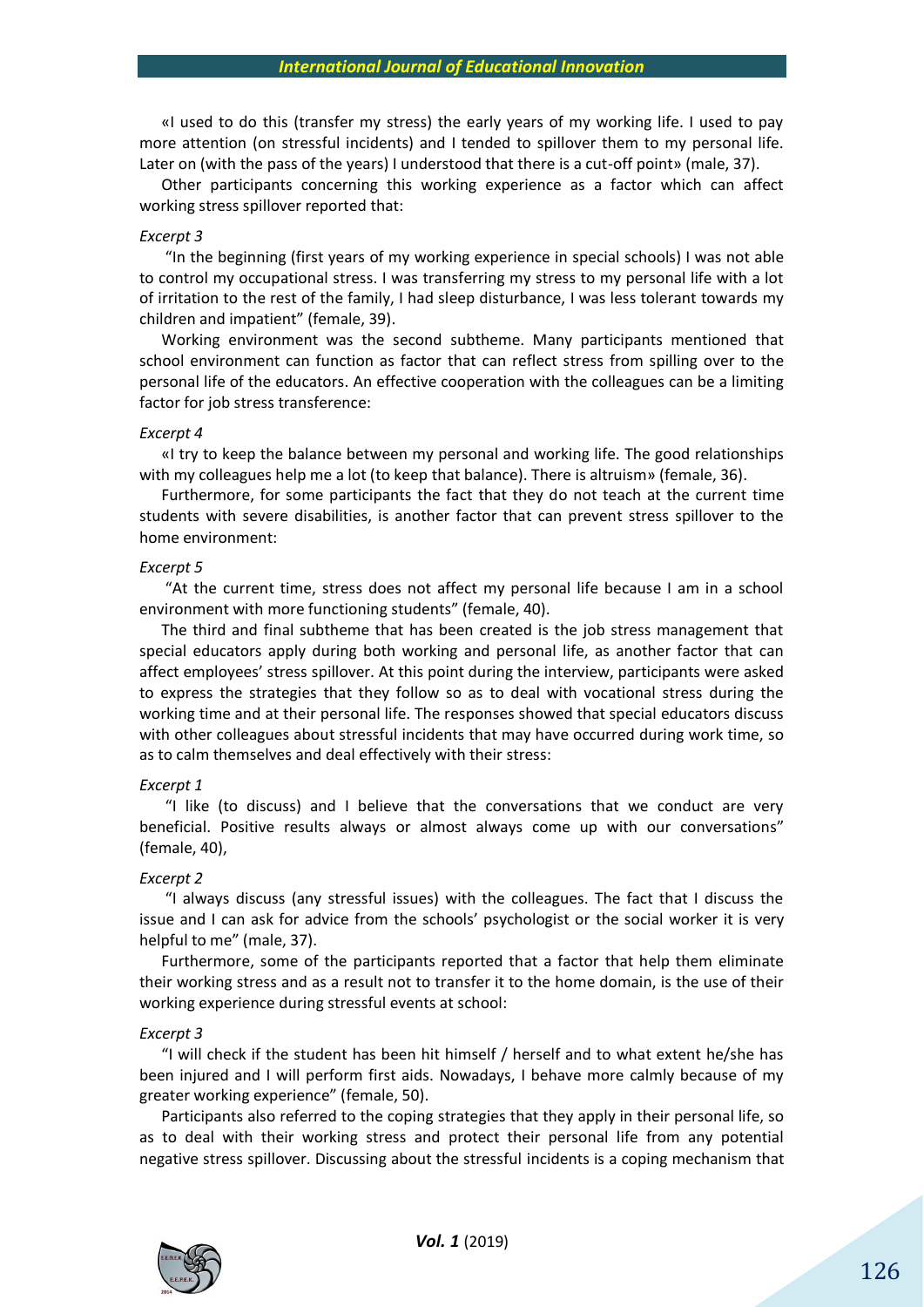is applied not only during their work time, but also in their personal life, with some of them reporting:

#### *Excerpt 4*

"I discuss (about stressful events at work) with my mother and my husband. However, job stress is not a reason that will bother me for the rest of the day (in my personal life)" (female, 40).

Τhe data analysis identified some common factors that account for the aforementioned subthemes. For example, the years of working experience is a common factor that explains both the factors that can cause occupational stress to special educators and the factors that can affect stress spillover to employees' personal life. Another common factor that has been found is communication as a coping mechanism that special educators use to handle their stress and not transfer it at home.

### **Discussion**

In relation to the factors of occupational stress in special educators' occupation, lack of logistics infrastructure and workforce was one of the factors that have been identified as stressful for educators due to inappropriate school constructions, lack of staff, educational material and general technical equipment. The results of the study confirm the results of previous studies which reported the same factors as stressful (Adeniyi, Fakalade & Adeyinka, 2010; Antoniou, Poluchroni & Kotroni, 2009; Kokkinos & Davazoglou, 2009; Williams & Gersch, 2004). The second main stress factor was students' physical integrity. Special educators reported that many of their students develop epileptic seizures, a fact that can put their physical integrity in hazard. Furthermore, some of them demonstrate violent behaviors and emotional outbursts, especially students with autism, as a result students can either get injured or hurt other people. No previous study has identified these factors as stressful for special educators.

Previous studies have identified lack of administrative support from the government and school environment as stressful factors for special educators (Karr & Landerholm, 1991; Cancio et al.,2018) with Lazuras (2006) also suggesting that lack of support from the colleagues was perceived as a main stressful factor. These results provide support for this current study which found that the decisions coming from the administration and the special educational system in Greece can be stressful for special educators, since they include unrealistic educational goals and not enough training programs for teachers to develop their teaching skills. Lack of guidelines on their work duties and responsibilities has been stated as another stressful factor, a result that is confirmed by previous research. (Billinsgley, 2004; Piotrowksi & Palsh, 2006). Although previous studies have confirmed these factors as stressful, this study identified another major stress factor such as the unstable context of special education in Greece, especially with the frequent legislation changes in the educational system during the last years.

Work experience is the first factor was found to affect special educators' stress spillover in their personal life, with participants stating that the fist years of their career, they used to spillover their work stress in their personal life more frequently and intensively, comparing to now. The main explanation behind this finding is probably the fact that participants used to experience more occupational stress the first years of their career and as a result they used to spillover it more frequently to their home life. The current evidence can support previous studies on the spillover effect, which found that stress at work was associated with negative spillover from work to personal life (Lourel et al., 2009). The second factor that can affect stress spillover from work to home life is the school environment. The majority of the participants reported that the fact that they work in a good school environment with great communication and collaboration with their colleagues, is a protective factor for job stress spillover to their personal life.

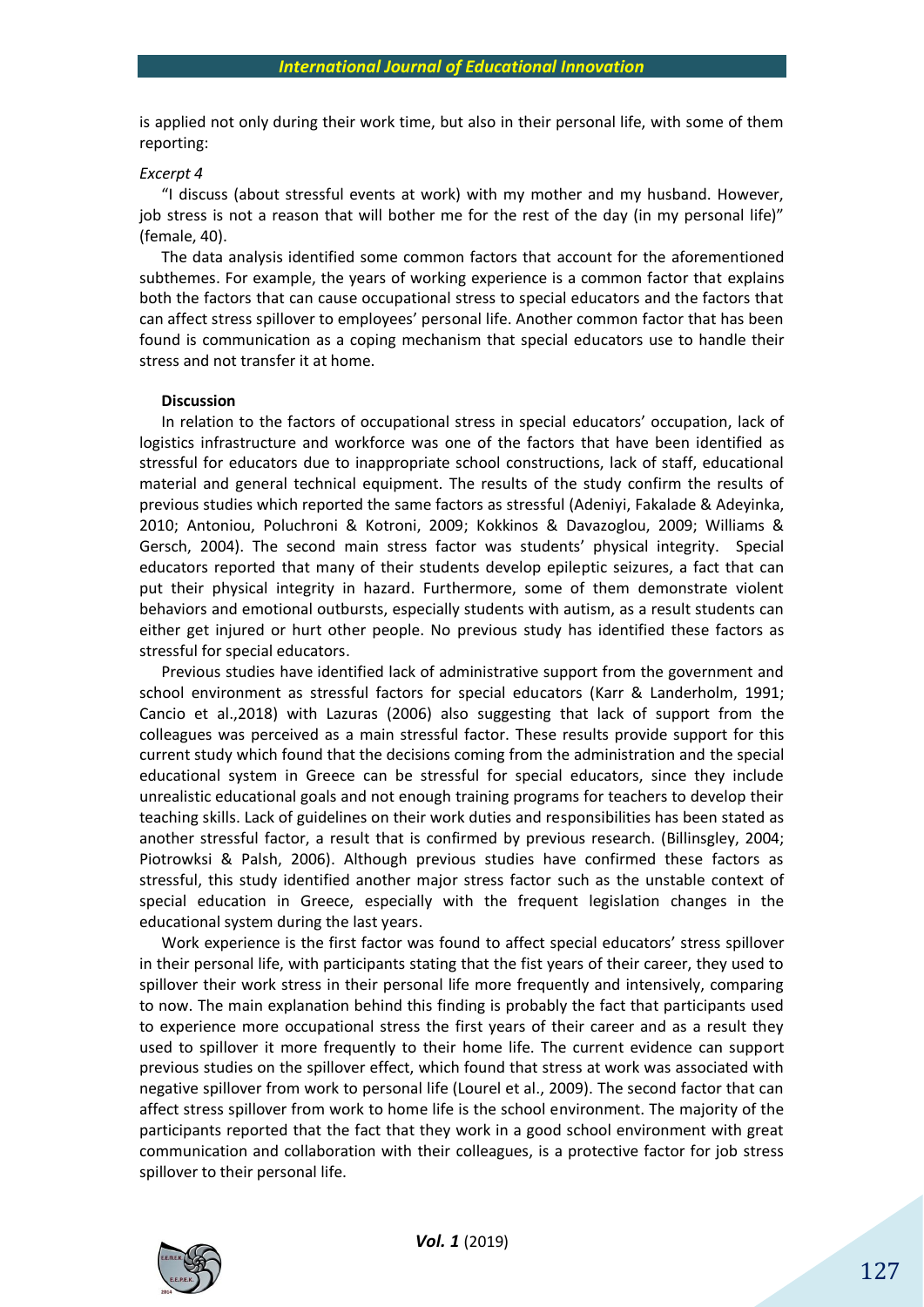In relation to stress coping mechanisms that special educators use, previous studies have found that during stressful incidents, special educators draw from knowledge of previous work experience to alleviate stress (Kelso, French & Fernandez, 2005). In accordance with previous research, results of this study supported that participants use knowledge from past work experience to cope with job stress. Networking and communicating with their colleagues is another coping stress mechanism that has been also supported by previous studies (Kelso, French & Fernandez, 2005).

#### **Conclusion**

The results support that occupational stress can be affected by different factors. The main sources for job stress in the case of special educators seem to stem from macro social factors. The continuous reforms in the Greek educational system and the effects of the economic crisis on the infrastructure of schools are the main job stressors. Although these factors are challenging to resolve, enhancing stress coping mechanisms could be beneficial, especially since participants supported that they prevent work stress from spilling over and affecting their personal life. Since special educators rely on team work to combat stress, so training programs on team building skills could be fostered in special needs schools to strengthen team dynamics and cooperation between colleagues. Since the present study is qualitative and is informed by the results of a small number of participants, future research could quantitatively further explore stress coping mechanisms of special educators.

#### **References**

Antoniou, A. S., Polychroni, F., & Kotroni, C. (2009). Working with Students with Special Educational Needs in Greece: Teachers' Stressors and Coping Strategies. *International Journal of Special Education*, *24*(1), 100-111.

Adeniyi, S. O., Fakolade, O. A., & Tella, A. (2010). Perceived Causes of Job Stress among Special Educators in Selected Special and Integrated Schools in Nigeria. *New Horizons in Education*, *58*(2), 73-82.

Bailey, J. G. (2018). Stress, morale and acceptance of change by special educators. In Clark, C., Dyson, A., Millward, A. (Eds.), Towards inclusive schools?, 15-29.

Bakker, A. B., & Demerouti, E. (2012). The spillover-crossover model. *New frontiers in work and family research*, 54-70.

Bakker, A., Petrou, P., & Tsaousis, I. (2012). Inequity in work and intimate relationships: a Spillover–Crossover model. *Anxiety, Stress & Coping*, *25*(5), 491-506. doi: 10.1080/10615806.2011.619259

Basdaris, Α. (2017). Occupational satisfaction, occupational stress and burnout of special educators. Dissertation, Hellenic Open University (In Greek).

Billingsley, B. (2004). Special Education Teacher Retention and Attrition. *The Journal Of Special Education*, *38*(1), 39-55. doi: 10.1177/00224669040380010401.

Braun, V., & Clarke, V. (2006). Using thematic analysis in psychology. *Qualitative Research In Psychology*, *3*(2), 77-101. doi: 10.1191/1478088706qp063oa.

Brown, S., & Nagel, L. (2004). Preparing Future Teachers to Respond to Stress: Sources and Solutions. *Action In Teacher Education*, *26*(1), 34-42. doi: 10.1080/01626620.2004.10463311.

Brough, P., Drummond, S., & Biggs, A. (2018). Job support, coping, and control: Assessment of simultaneous impacts within the occupational stress process. *Journal of occupational health psychology*, 23(2), 188

Braun-Lewensohn, O. (2016). Managing stress in schools: teachers coping with special education children. *International Journal on Disability and Human Development*, 15(1), 77- 83.

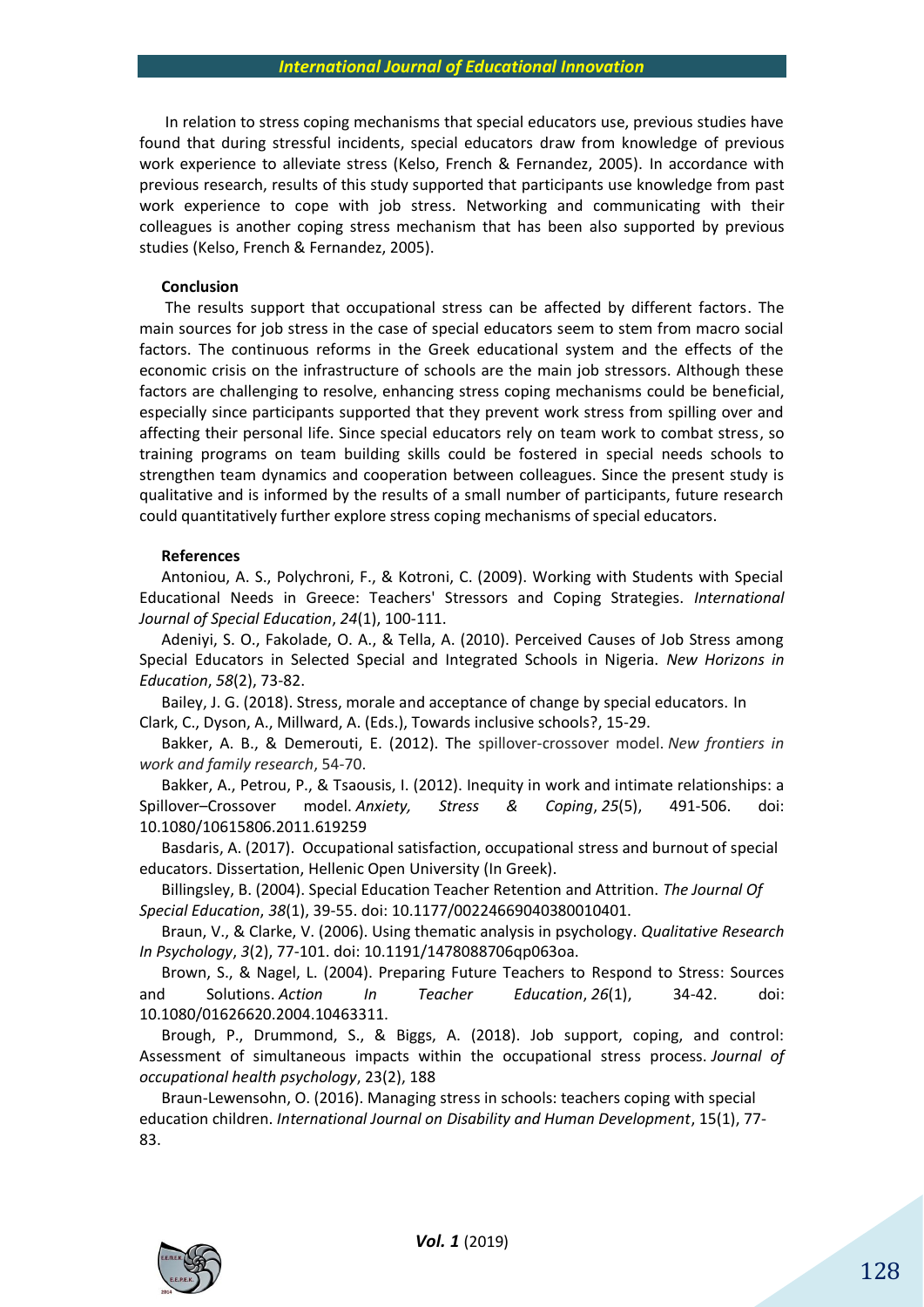Cancio, E. J., Larsen, R., Mathur, S. R., Estes, M. B., Johns, B., & Chang, M. (2018). Special Education Teacher Stress: Coping Strategies. Education and Treatment of Children, 41(4), 457-481.

Cooley, E., Yovanoff, P. (1996). Supporting professionals-at-risk: evaluating interventions to reduce burnout and improve retention of special educators. Exceptional children, 62(4), 336-355. doi: 10.1177/001440299606200404.

Cooper, C. L. (Ed.). (2018). Managerial, occupational and organizational stress research. Routledge.

Galloway, D. (2018). Schools, pupils and special educational needs. Routledge.

Ilia, Ε. (2018). Job burnout of special and non special educators: A comparison between their connection to students with emotional and behavioral challenges. Dissertation, Hellenic Open University (In Greek).

Jex, M., & Beehr, T.A. (1991). Emerging theoretical and methodological issues in the study of work-related stress. Research in Personnel and Human Resources Management, 9, 311- 365.

Johnson, S., Cooper, C., Cartwright, S., Donald, I., Taylor, P., & Millet, C. (2005). The experience of work‐related stress across occupations. *Journal Of Managerial Psychology*, 20(2), 178-187. doi: 10.1108/02683940510579803.

Kalyva, E. (2013). Stress in Greek Primary Schoolteachers Working Under Conditions of Financial Crisis. *Europe's Journal Of Psychology*, *9*(1), 104-112. doi: 10.5964/ejop.v9i1.488.

Karr, J., Landerholm, E. (1991). Reducing staff stress and burnout by changing staff expectations in dealing with parents. Unpublished position paper.

Kelso, T., French, D., & Fernandez, M. (2005). Stress and coping in primary caregivers of children with a disability: a qualitative study using the Lazarus and Folkman Process Model of Coping. *Journal Of Research In Special Educational Needs*, *5*(1), 3-10. doi: 10.1111/j.1471- 3802.2005.00033.x.

Kinnunen, U., Feldt, T., Geurts, S., & Pulkkinen, L. (2006). Types of work-family interface: Well-being correlates of negative and positive spillover between work and family. *Scandinavian Journal Of Psychology*, *47*(2), 149-162. doi: 10.1111/j.1467- 9450.2006.00502.x.

Kokkinos, C., & Davazoglou, A. (2009). Special education teachers under stress: evidence from a Greek national study. *Educational Psychology*, *29*(4), 407-424. doi: 10.1080/01443410902971492.

Lazuras, L. (2006). Occupational stress, negative affectivity and physical health in special and general education teachers in Greece. *British Journal Of Special Education*, *33*(4), 204- 209. doi: 10.1111/j.1467-8578.2006.00440.x .

Lourel, M., Ford, M. T., Gamassou, C., E., Gueguen, N., Hartmann, A., (2009). Negative and positive spillover between work and home: relationship to perceived stress and job satisfaction. *Journal of Managerial Psychology, 24* (5), 438-449. doi.org/10.1108/02683940910959762.

Male, D. B., & May, D. (1997). Research section: Stress, burnout and workload in teachers of children with special educational needs. *British Journal of Special Education*, *24*(3), 133- 140.

Nelson, J., Maculan, A., Roberts, M., & Ohlund, B. (2001). Sources of Occupational Stress for Teachers of Students with Emotional and Behavioral Disorders. *Journal Of Emotional And Behavioral Disorders*, *9*(2), 123-130. doi: 10.1177/106342660100900207.

Piotrowski, C., & Plash, S. (2006). Retention issues: a study of Alabama special education teachers. *Education*, *127*(1), 125-128.

Platsidou, M., & Agaliotis, I. (2008). Burnout, Job Satisfaction and Instructional Assignment‐related Sources of Stress in Greek Special Education Teachers. *International*